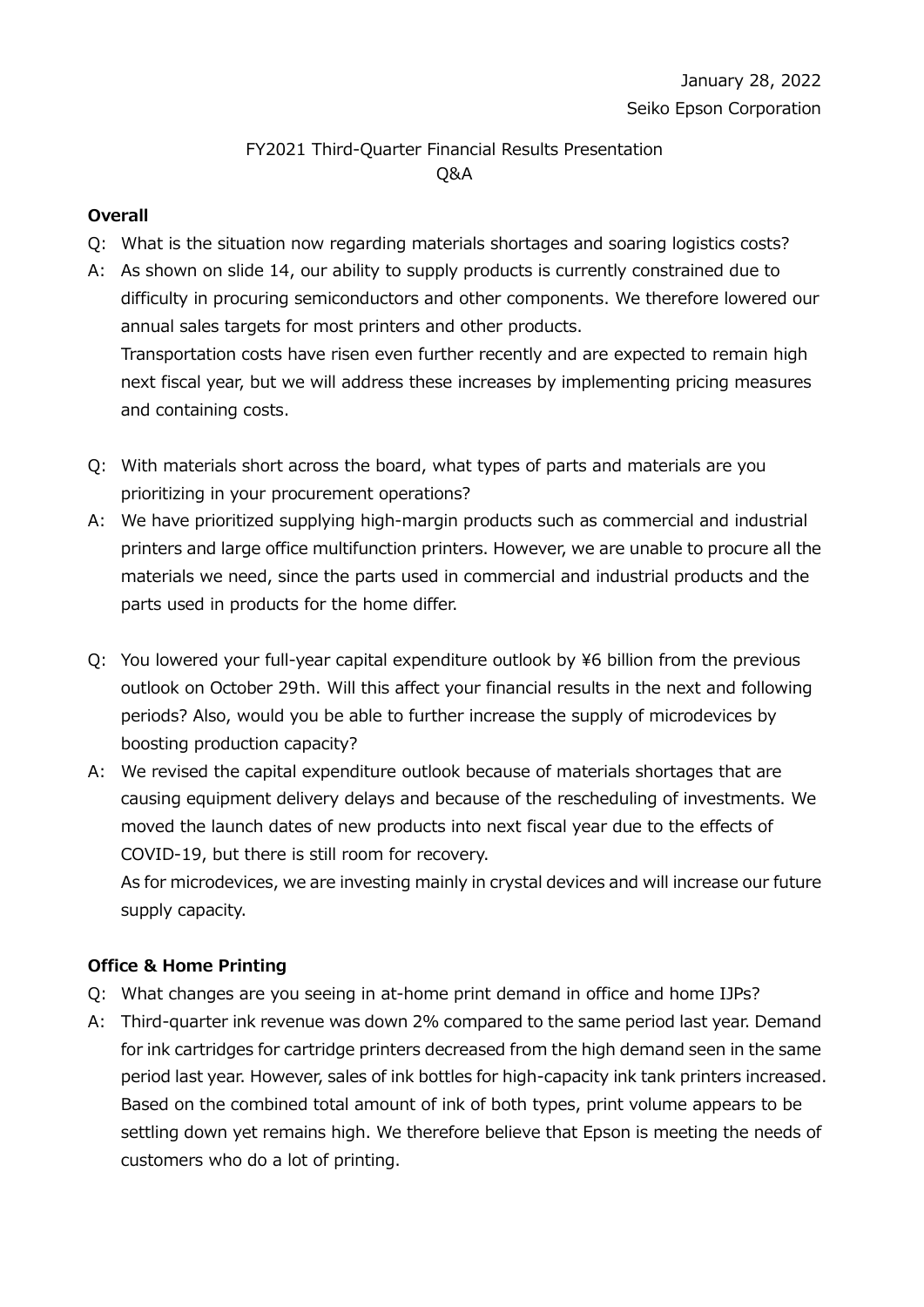#### **Commercial & Industrial Printing**

- Q: Commercial and industrial inkjet printers hold high promise as growth drivers. What is the situation there?
- A: Demand in the finished products business is robust, and although sales have been impacted by materials shortages, we are seeing growth in signage, textile, and label printers, areas where we have strengthened and expanded the product lineup. The printhead sales business also promises further growth. Our strategy from the start was to sell directly to customers who had been buying Epson printheads via non-regular distribution channels in China. We have been making steady progress in this area and have also expanded and enhanced the product lineup for future growth. Currently, both the finished products business and the printhead sales business are seeing the effects of a slowdown in the signage market, a result of China's electricity shortage and the country's zero-COVID policy, but we think this is only temporary.
- Q: Slide 10 shows a cause analysis of the change in third-quarter business profit. Could you give more details about the lower average price of commercial and industrial IJPs due to an increase in sales of printers in the volume zone.
- A: Sales of newly launched compact models in the volume zone have been strong, and volume changes positively impacted business profit. On the other hand, the average selling price of commercial and industrial units has declined due to a change in the model mix, and thus price changes had a negative effect. We believe that the spread of compact models will facilitate digital printing in small stores and back offices, leading to the generation of new demand.

#### **Visual Communications**

- Q: Profit in visual communications has continued to increase year on year. Please tell us why and what the forecast for next fiscal year looks like.
- A: We have been restructuring the business and keeping down our fixed costs. With demand now gradually recovering, we are improving the model mix and implementing pricing measures.

We expect the market for medium-priced projectors to shrink in the future as FPDs make further inroads, so we would like to increase sales of high-end models and smart projectors.

- Q: Smart glasses would appear to be a good match for the metaverse. How is this business progressing?
- A: We are selling our own smart glasses as finished products, but we have also begun selling optical engines, which are the core devices in these products. We are looking at all sorts of different avenues to develop the business, including collaborating with different industries.

#### **Manufacturing-Related & Wearables**

Q: Manufacturing solutions (robots) growth appears to have slowed judging from the quarterly trend. Why?